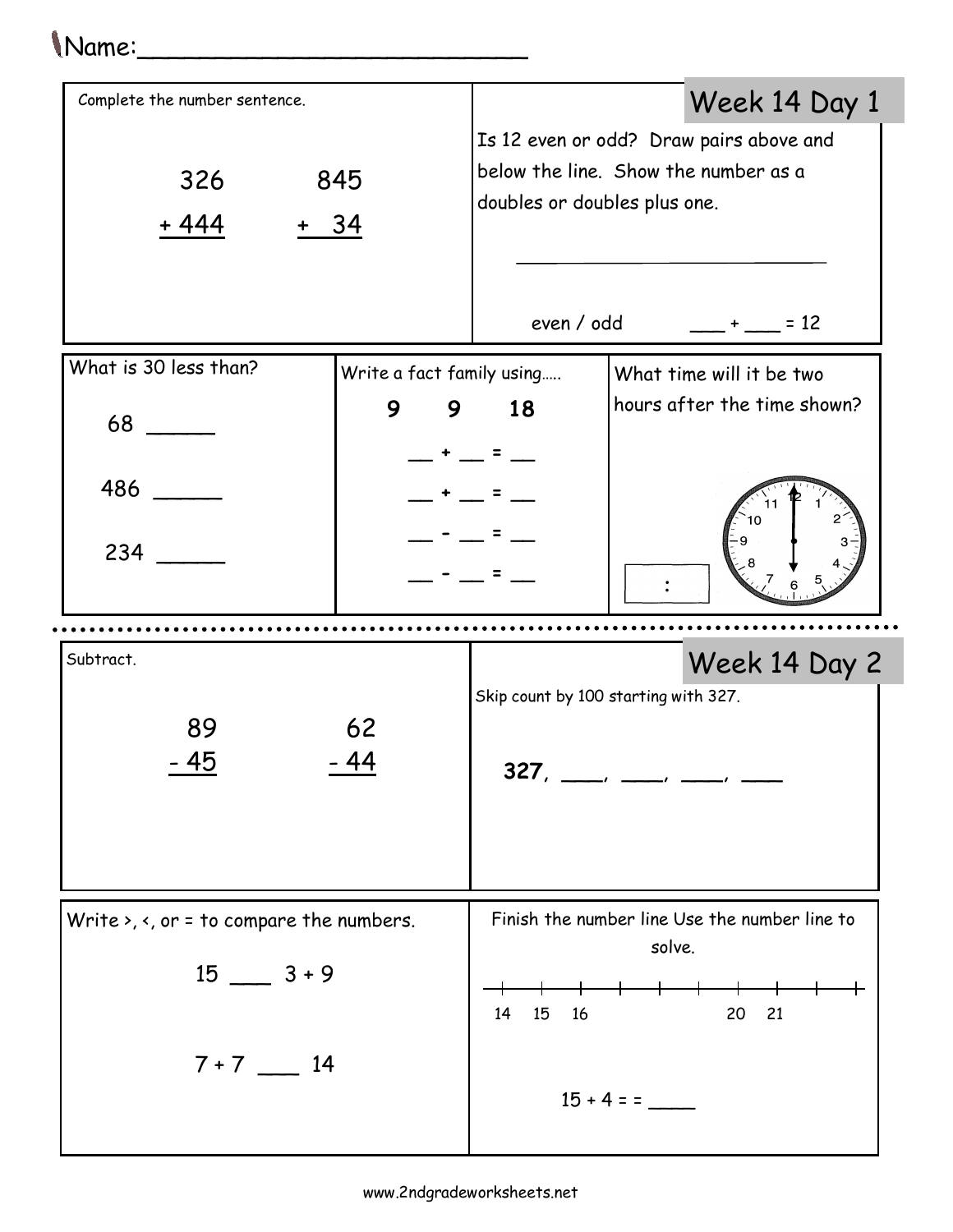## Name:\_\_\_\_\_\_\_\_\_\_\_\_\_\_\_\_\_\_\_\_\_\_\_\_\_



1 2 3 4 5 6